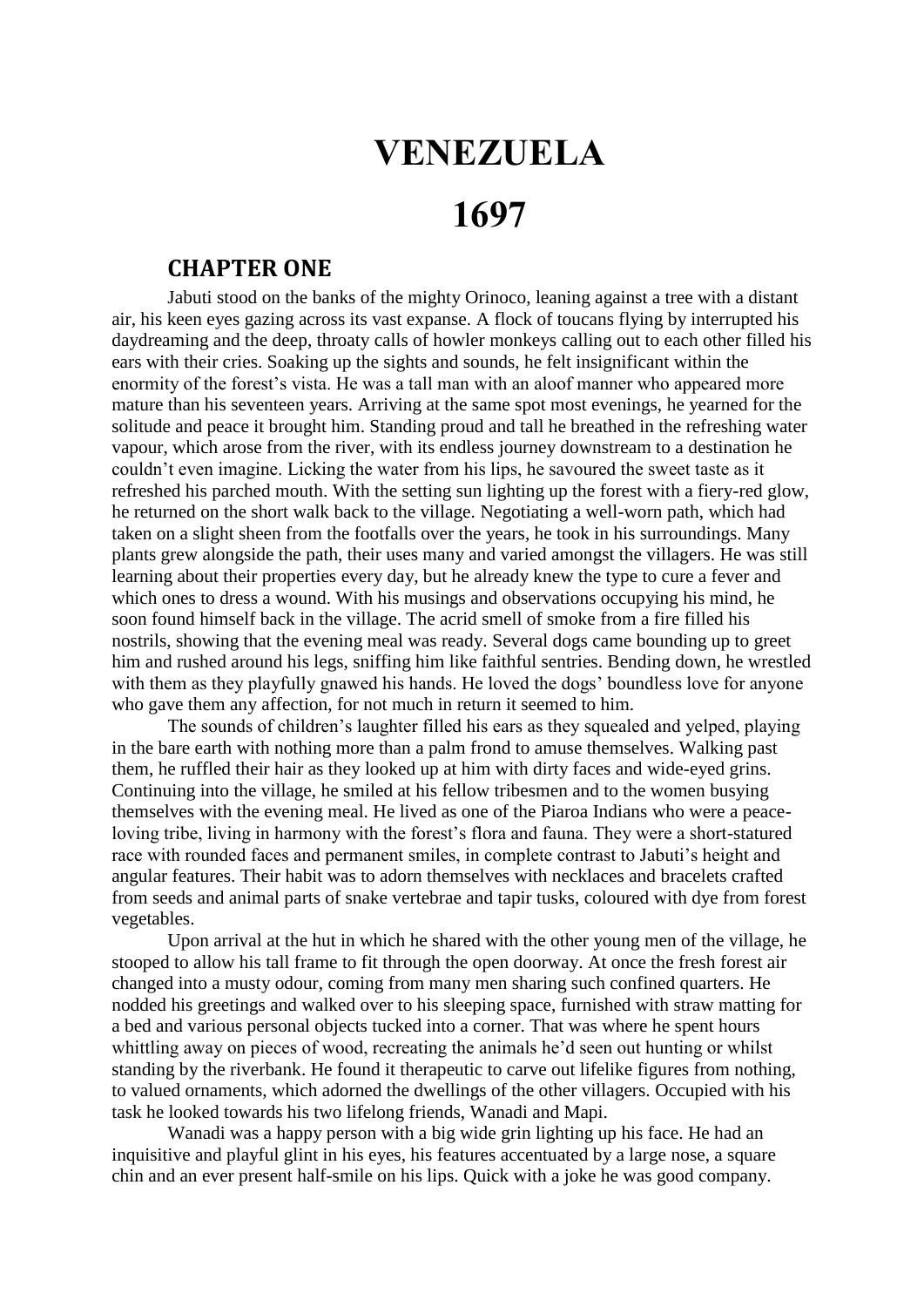Jabuti was certain he had never been serious his whole life. Jabuti looked across as Wanadi's pet monkey scurried around him, which he treated with care, even though he had the strength of two men. He was a friend who could be relied on without question and Jabuti felt safe with him by his side. Mapi had more of an intense personality and was born a natural worrier. With a portly frame and wild, messy hair, which stuck out in every direction, he took the teasing from his friends with good humour.

*What else could any man want?* he wondered.

He had two good friends, a peaceful village to live in and food in his belly, but he could not shake off the gnawing feeling of loneliness and despair, which haunted his every waking moment. These worries shadowed him from the time he opened his eyes until the tender embrace of sleep soothed his troubled mind. Jabuti decided that he would visit with the shaman to talk over these emotions, but along with his resolve came trepidation over what he might find out. He liked the knowledgeable old shaman, who was a peaceful man of few words, but when he spoke it was with wisdom and careful consideration. He had inquisitive, alert eyes behind his weather-beaten face and walked with a shuffle and the aid of a cane. No one knew exactly how old the shaman was, but to Jabuti's eyes, he had always appeared old. As a child he recalled the times when he sat peeking through the walls of the shaman's hut, fascinated as he treated the people who sought relief for their ailments. He used to stare in wonder as the shaman entered a trance from inhaling snuff, singing and chanting words alien to Jabuti's ears. He was convinced that if discovered he would be cursed for life, such was the mystery and the power that the shaman held. With a rumbling stomach, his attention turned to thoughts of dinner and he suggested to Wanadi that they head off to eat. With Mapi still fast asleep, Wanadi took his monkey and placed it on Mapi's stomach, where he awoke to find it looking back at him.

'Very funny, Wanadi, you never tire of playing tricks on me, do you*?*' Mapi said, placing the monkey on the floor.

'I think we should go fishing tomorrow,' Wanadi mentioned to his friends as they walked. 'I'm getting bored eating monkey every night.'

'And I think you're beginning to look like one,' Mapi quipped.

Wanadi pretended to be a monkey and chased Mapi along the path, screeching and waving his arms. Jabuti followed with an amused grin on his face. Climbing the steps, they fell through the door giggling like little girls and were met by surprised looks.

'Three more monkeys for the pot then, we will eat well tonight,' said Maru, a girl in whom Jabuti was very much interested.

He untangled himself from his friends, feeling a little abashed. Wanadi and Mapi nudged each other and exchanged looks, knowing all too well how fond he was of her. Every time Jabuti saw her, he felt his breath catch in his throat as he gazed at her. He had known her since they were children, but back then he dismissed her casually as a nuisance, preferring to play with his friends instead. Since then, though, she had blossomed into an attractive woman and he noticed her blossoming curves, which he found alluring. Finding himself becoming more attracted to her every day, he could think of little else. He avoided looking at her, wondering what she must have thought of him acting so stupidly. After their noisy arrival, they sat down for dinner, where he cast furtive glances her way. The communal hut was lit by a blazing fire with the tribe gathered around it. An all pervasive smell of smoke had permeated into the walls over the years and the heat from the open fire added to the stifling atmosphere. They cooked and ate inside due to the frequency of the daily downpours. The nightly feast could be varied depending on the luck and skill of the hunters and supplemented with fresh produce from the communal gardens.

One of Jabuti's favourite foods was the peacock bass, which made for delicious eating, but did not give up its succulent flesh easily. With no nets in which to catch the fish it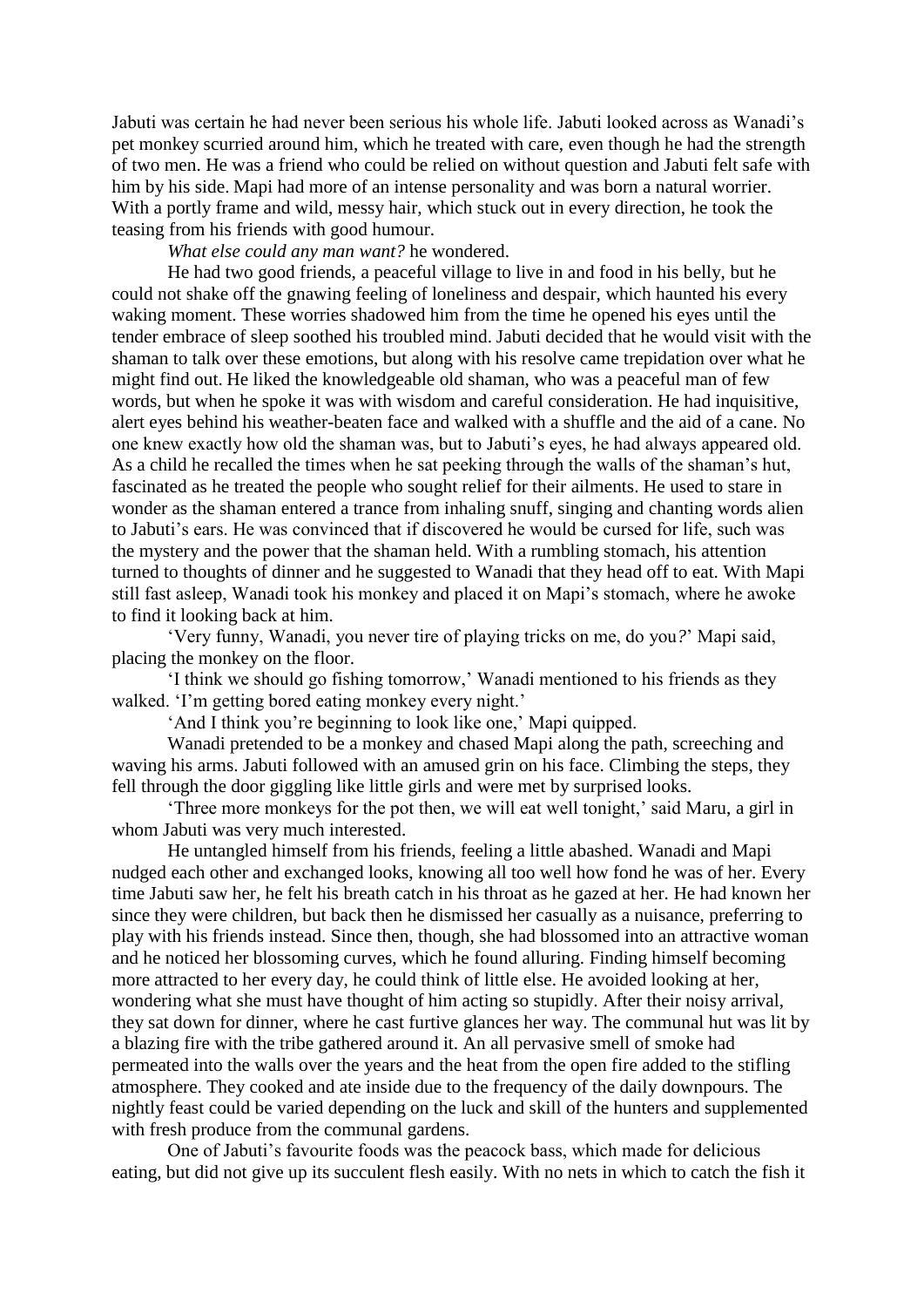took a patient and wily hunter. Once caught though, it could still catch out the unwary or uninitiated, as Wanadi found out to his cost. One day after catching one, he threw it into the bottom of the bongo, the name given to a dugout canoe. Forgetting about it he concentrated on trapping another as the fish bit into his foot and he hopped around the canoe on one leg, almost capsizing it. His friends laughed hysterically and offered him no help at all. Relief only came after he smashed the determined creature on the head and the stunned animal let go. These kinds of stories were the lifeblood of the tribe, which kept them a close-knit community. Jabuti smiled and laughed at these stories, but more often than not with a faraway look in his eyes. With their meal over the three friends walked back to their hut, with Jabuti looking back, trying to catch a glimpse of Maru.

'So my bashful friend, why don't you talk to her?' Wanadi asked.

'Talk to who?'

'Do you hear that Mapi, talk to who he says?' he replied, teasing him.

'I would talk to her, but I'm not even sure she notices me,' Mapi said.

'I'm sure she sees our dreamy friend over here though.'

'I am right next to you two fools you know. I'm just waiting for the right moment, that's all,' Jabuti replied, hoping they would change the subject.

'If you don't, then I will,' Wanadi joked.

'If you do that, you're no friend of mine.'

'Do you really think I'd do that to you?'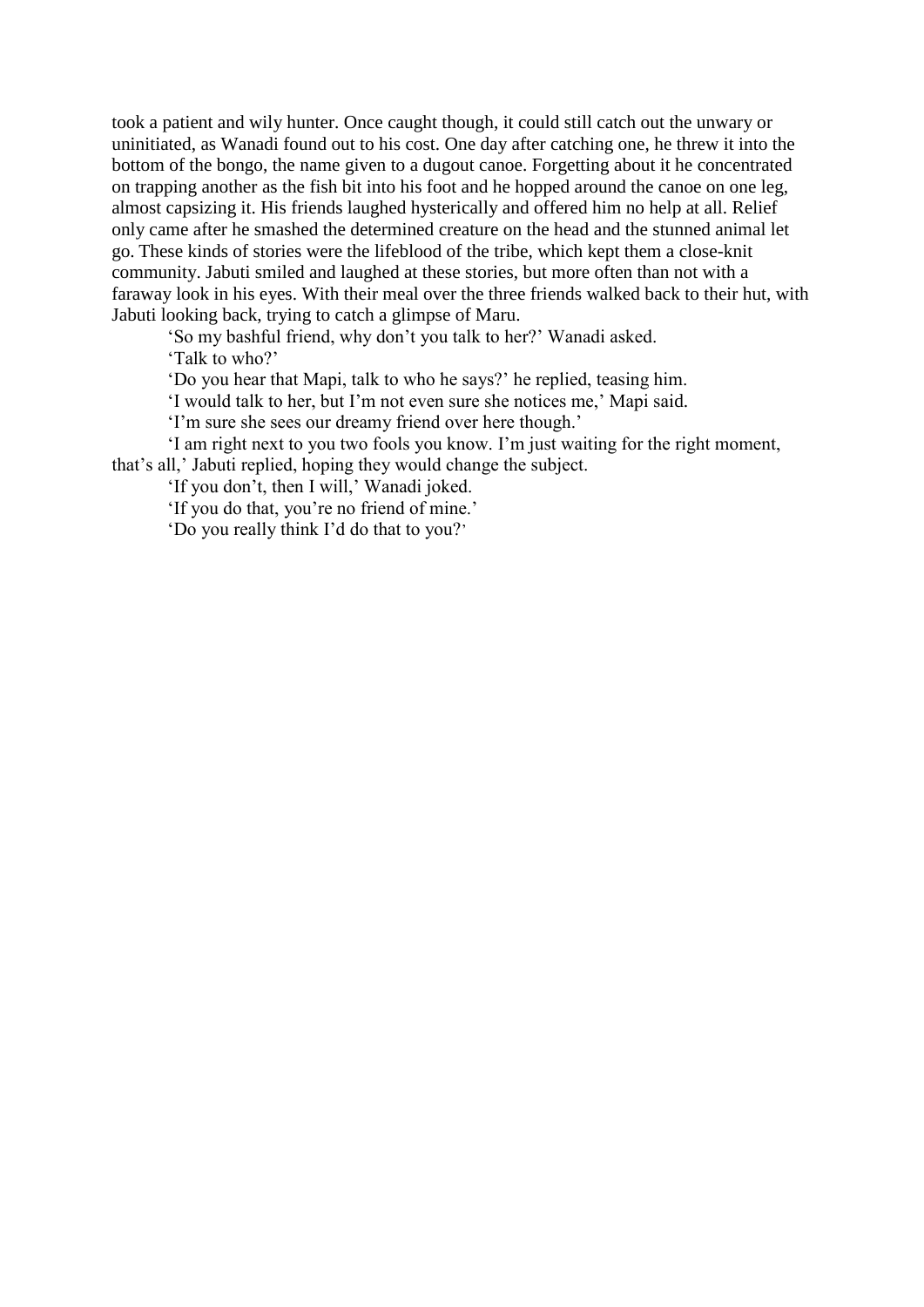## **CHAPTER TWO**

They walked back to their hut in silence after Jabuti's unusual outburst and he instantly regretted it. He tried to apologise though, but Wanadi offered his back as a way of response. It took Jabuti a while to settle after his falling out with Wanadi, but eventually sleep embraced him in its clutches as he drifted off into a deep slumber. In it, he experienced a dream so vivid, like no other he had before. He found himself at the edge of the village one morning, the tribe all gathered with their backs turned to him and standing in an eerie silence. He attempted calling out them, but they either couldn't hear him or they were ignoring him. He tried walking in their direction, but a force seemed to pull at him from the forest, beckoning him to enter its dark and foreboding embrace. Taking one last look at them and hoping to see their faces once more, he turned and walked towards the forest. It was at that point he felt himself being dragged backwards as the scene receded before his eyes.

'No!' he screamed, 'I'm not ready.'

'Not ready for what?'

With the dream fading, he lifted his sleep-laden eyelids to see Wanadi's concerned face.

'Must have been an interesting dream, you've been muttering and talking to yourself for a while.'

'I'm sorry, did I wake you?'

'I've been watching over you all morning, I've never seen you so restless.'

At once Jabuti felt guilty for the way he snapped at him last night.

'Thank you Wanadi, I shouldn't have spoken to you like that.'

'I don't know what you're talking about,' he replied, winking at his friend. 'Get up, let's have some breakfast.'

The three friends joined the rest of the community, where the shaman had prepared their daily ritual of drinking honey and water. The shaman chanted over the liquid to ward off the malevolent forces of the ancient Gods. When each member had drunk their fill, they drifted off to begin their usual chores and duties.

'Come on Jabuti, no sitting around for you,' Wanadi said.

'Just give me a moment, I'll find you later. I need to talk with the shaman.'

Wanadi and Mapi exchanged curious glances, but didn't press the matter so they bade him goodbye.

'That's fine, we'll be down by the river preparing the bongo for a day's fishing, join us when you're ready,' Wanadi told him.

Jabuti watched them amble off, took a deep breath to settle his nerves and walked towards the shaman. He looked up from the pile of utensils he was tying up and looked up at Jabuti.

'You've finally come to talk with me then?'

'How did you know I wanted to talk?'

'I've known you since you were a child, Jabuti. I know when something is troubling you. I've noticed that you have been even more distracted of late, it was just a matter of time,' he replied with an encouraging smile.

'You know me better than I know myself, that's why I stayed behind.'

'I always have time for you Jabuti.'

'Thank you, erm…' he paused. 'I don't really know where to start,' Jabuti said, staring at his feet.

'Take your time.'